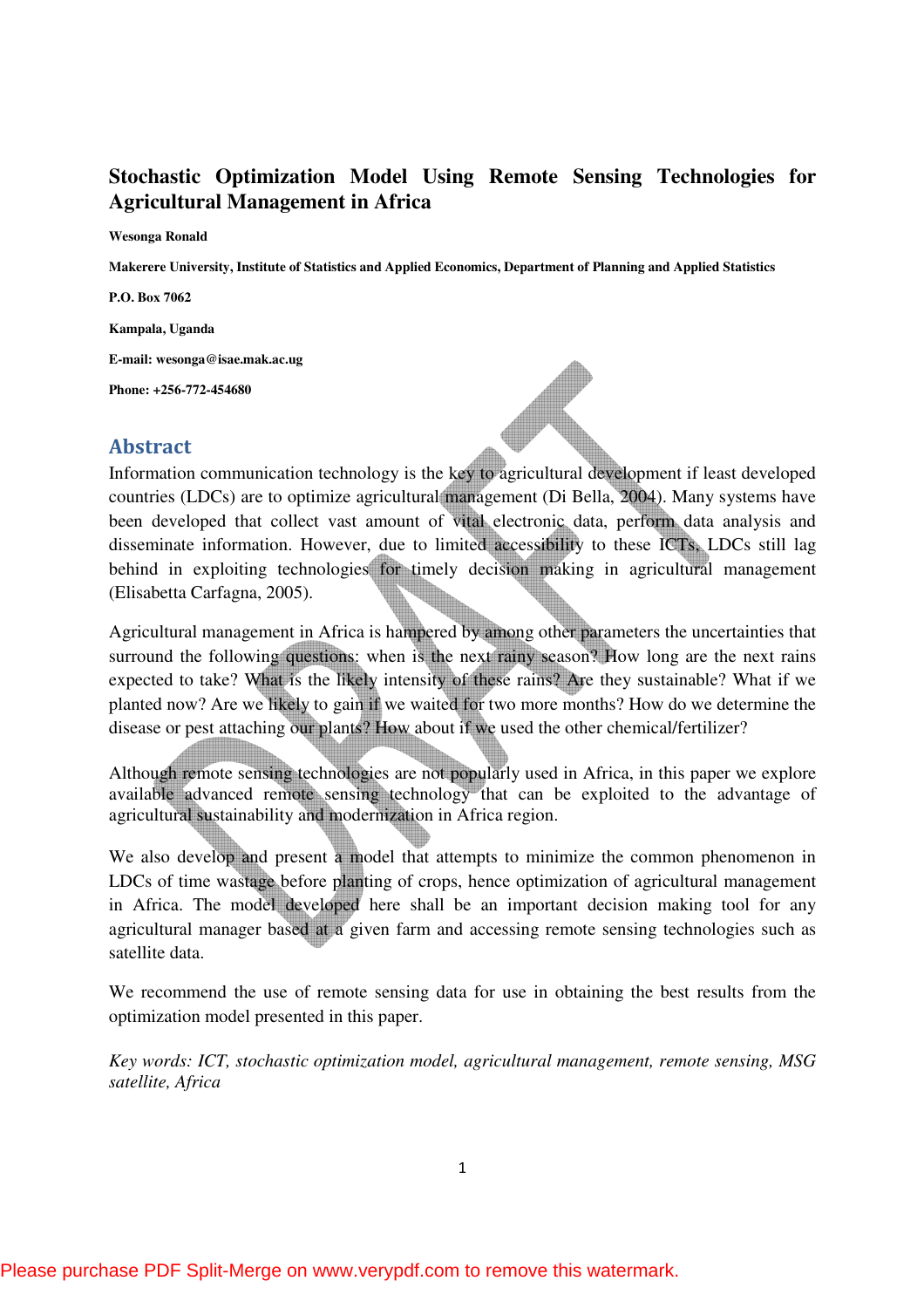# Introduction

Satellite imagery and related information and communication technology is one of the most important avenues of information and knowledge discovery, an aid to making timely and informed decisions in agricultural production in the world. People have long been interested in extracting immediate value today from agriculture and forests, while preserving their characteristics for future generations. During the seventeenth century in England, for example, the fundamental interests of the realm; prosperity, security, and liberty, were invoked to support the positions of both conservationists and developers (Schama, 1995: p. 153): "The greenwood was a useful fantasy; the English forest was serious business." In the century just past, the discussion has remote sensing as an information source (Lefsky et al., 1999a). It is not possible to consider all of these remote sensing devices in the world, but some are introduced in this paper and briefly discussed.

The Meteosat Second Generation spacecraft was designed to take advantage of new technologies and to improve on the already successful and proven spacecraft design of the original Meteosat satellites. The SEVIRI radiometer on-board the MSG satellite has a total of 12 channels that scan images of the earth every 15 minutes (Project, 2004).

The High Resolution Visible channel provides data at 1km sampling, the other channels sample at 3 km. In addition to the main SEVIRI payload the satellite carries an instrument for the measurement of terrestrial radiation (Geostationary Earth Radiation Budget - GERB) telecommunications equipment for the dissemination of processed imagery and products, as well as, components for the reception and relay of distress messages for search and rescue (GEOSAR) (Campbell, 2006; Lillesand, 2004; Richardson Clarence, 2004).

# Agricultural Management in Africa

Africa is one of the largest continents in the world with over 70% of its inhabitants practicing agriculture production most of which is subsistence. Agriculture is undoubtedly the most important sector in the economies of most non-oil exporting African countries. It constitutes approximately 30% of Africa's GDP and contributes about 50% of the total export value, with 70% of the continent's population depending on the sector for their livelihood. Production is subsistence in nature with a high dependence on the rain. The debate on climate change and its impacts on agriculture is therefore very crucial to the very survival of the continent and its people. The continent is particularly susceptible to climate change because it includes some of the world's poorest nations (Elisabetta Carfagna, 2005; Van Niel, 2004).

(Esteve Corbera, 2006) in their report state that, the climate in Africa is predominantly tropical in nature, which is broadly classified into three main climatic zones: humid equatorial, dry, and humid temperate. Within these zones, altitude and other localized variables also produce distinctive regional climates. The climate also varies cyclically over periods of decades, centuries, and millennia as well as from year to year. Climate change, especially indicated by prolonged drought is one of the most serious climatic hazards affecting the agricultural sector of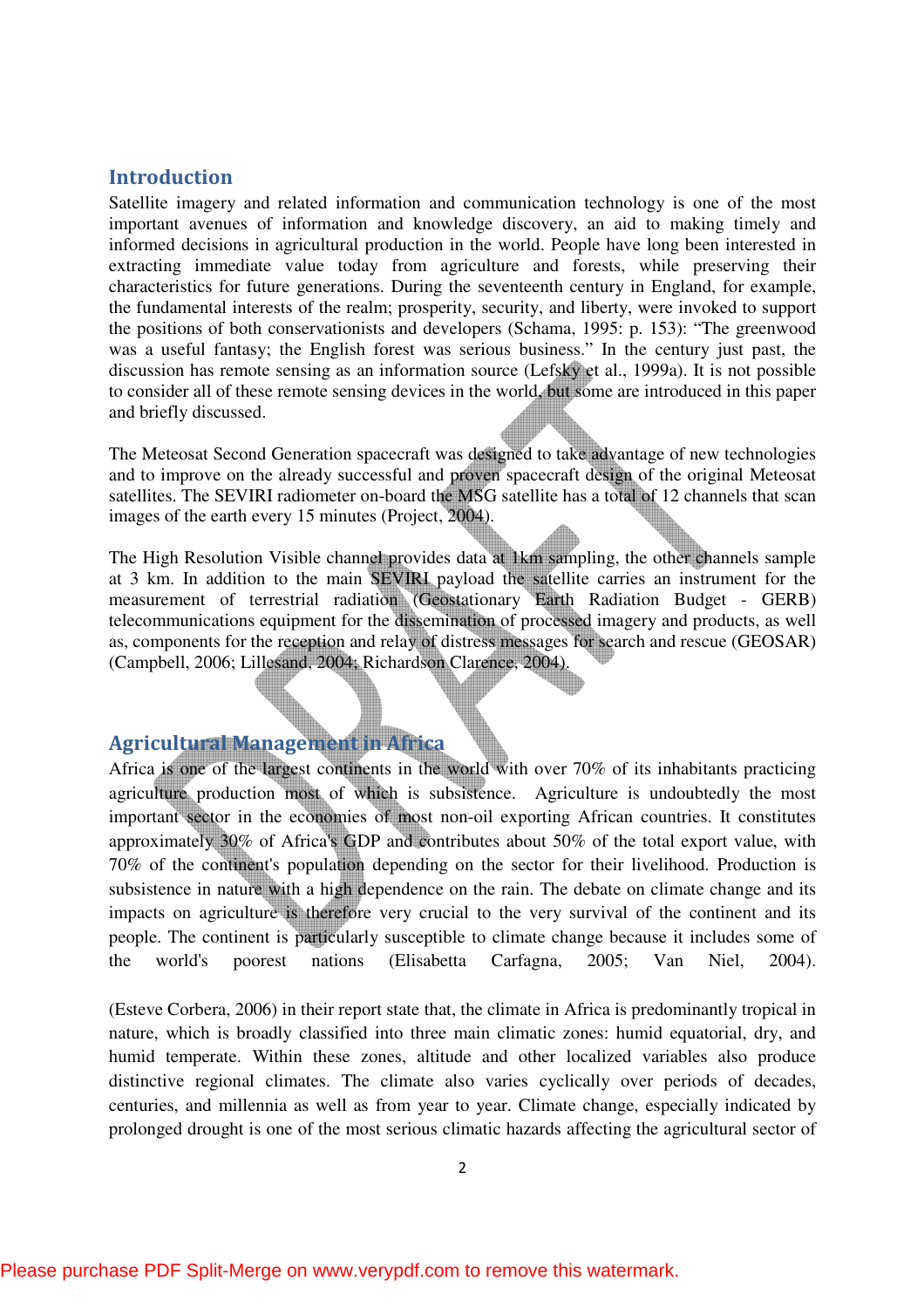the continent. As most of the agriculture activities in African countries hinges on rain fed, any adverse changes in the climate would likely have a devastating effect on the sector in the region, and the livelihood of the majority of the population.

Though changes in the climate may affect the whole continent, its distribution may vary across the continent. Climate change in the already arid northern sub-region of the continent is expected to enhance desertification and bring a gradual decrease in forest cover and arable land. In the Sahara and Sahel sub-regions, rainfall is predicted to drop, resulting in soil degradation and an increasing number of dust storms. In northeast Africa, more intense dry periods and shorter wet seasons are expected to affect even huge river systems such as the Blue Nile, leading to serious water shortages and adverse consequences for the agriculture and forestry sectors throughout the region. East and Central Africa will also see its agricultural capacity decline. In West Africa, more frequent and longer dry periods are expected, again threatening crop failures. Coastal areas may also be affected by rising sea levels and intrusion of salt water into inland freshwater resources. Southern Africa also faces similar threats. The staple food for the region, maize, is particularly susceptible to drought. Wetlands of international importance and wildlife are also under threat from drought in Southern Africa. Climate change, therefore, is expected to worsen the food supply, hence, exacerbate the widespread poverty in the region.

(Mike Hulme, 2000) discussed the five main climate change related drivers: temperature, precipitation, sea level rise, atmospheric carbon dioxide content and incidence of extreme events and showed how they may affect the agriculture sector in the following ways:

- Reduction in crop yields and agriculture productivity: There is growing evidence that in the tropics and subtropics, where crops have reached their maximum tolerance, crop yields are likely to decrease due to an increase in the temperature.
- Increased incidence of pest attacks: An increase in temperature is also likely to be conducive for a proliferation of pests that are detrimental to crop production.
- Limit the availability of water: It is expected that the availability of water in most parts of Africa would decrease as a result of climate change. Particularly, there will be a severe down trend in the rainfall in Southern African countries and in the dry areas of countries around Mediterranean Sea.
- Exacerbation of drought periods: An increase in temperature and a change in the climate throughout the continent are predicted to cause recurrent droughts in most of the region.
- Reduction in soil fertility. An increase in temperature is likely to reduce soil moisture, moisture storage capacity and the quality of the soil, which are vital nutrient for agricultural crops.
- Low livestock productivity and high production cost: Climate change will affect livestock productivity directly by influencing the balance between heat dissipation and heat production and indirectly through its effect on the availability of feed and fodder.
- Availability of human resource: Climate change is likely to cause the manifestation of vector and vector born diseases, where an increase in temperature and humidity will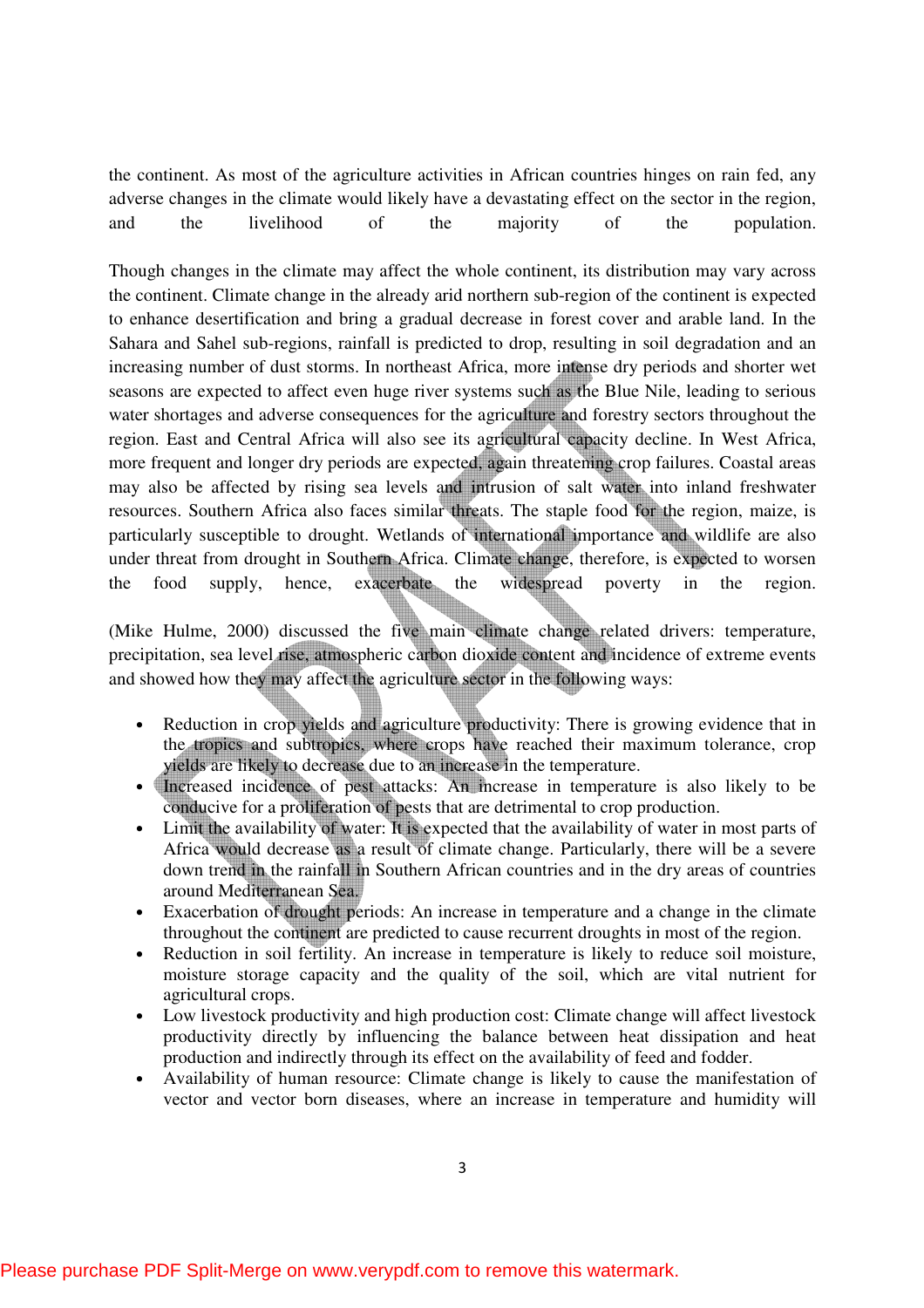create ideal conditions for malaria, sleeping sickness and other infectious diseases that will directly affect the availability of human resources for the agriculture sector.

The impact of these adverse climate changes on agriculture is exacerbated in Africa by the lack of adapting strategies, which are increasingly limited due to the lack of institutional, economic and financial capacity to support such actions plus limited ICT usage for the monitoring such as remote sensing technologies.

Africa's vulnerability to climate change and its inability to adapt to these changes may be devastating to the agriculture sector, the main source of livelihood to the majority of the population. The utmost concern should therefore be a better understanding of the potential impact of the current and projected climate changes on African agriculture and to identify ways and means to adapt and mitigate its detrimental impact.

# Climate Change and Agricultural Management in Africa

(Chalmers, 2007) argued that analysis of the impacts of climate change suggests that agroecological systems are the most vulnerable sectors. Agriculture in low latitude developing countries is expected to be especially vulnerable because climates of many of these countries are already too hot. Further warming is consequently expected to reduce crop productivity adversely. These effects are exacerbated by the fact that agriculture and agro-ecological systems are especially prominent in the economies of African countries and the systems tend to be less capital and technology intensive. Predictions of impacts across regions consequently suggest large changes in the agricultural systems of low latitude mostly, developing countries.

# Using Remote Sensing technology in Agricultural Management in Africa

According to (Schowengerdt, 2006), remote sensing refers to the activity of using electromagnetic properties to view or interpret phenomena while not physically in contact with it. Examples of remote sensing range from taking pictures with your digital camera to using radar to find planes in the sky to analyzing satellite imagery to find water on Mars (Kyllo, 2003)**.** Quite often, use of these technologies has many applications in the developed countries among which are data collection for defensive use. However, these remote sensing technologies can equally be useful in the developing countries which mainly rely on agriculture for survival, yet cannot maximize agricultural production because of lack of sufficient data for proper planning of agricultural management(Moazenpour, 2006; Sergio M. Vicente-Serrano, 2006).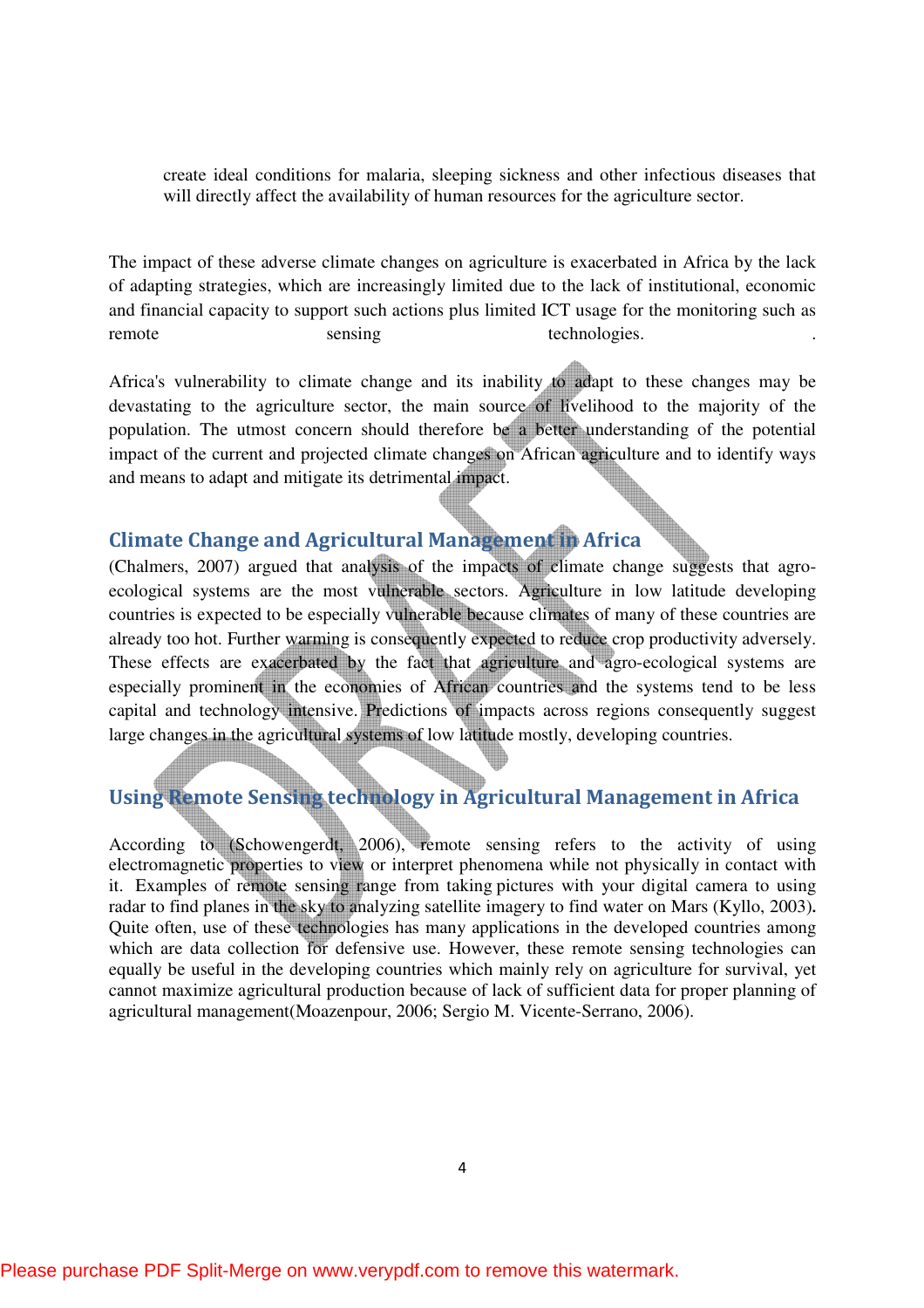# Eumetsat Satellite Applications Facilities

The Meteorological Transition in Africa (MTA) project set up by Eumetsat assists a network of 53 countries and four regional centers in Africa with equipment, training and application support to obtain and use remote sensing data for a multitude of purposes(Taube, 2004) .

With the use of their new MSG satellite, data is made accessible through this project. African National Meteorological Services, in close partnership with others involved with development in Africa, and in addition to the traditional meteorological services, develop applications in the following fields: Water Development and Management, Flood Forecasting and Monitoring, Flood Damage Assessment, Agricultural Management, Landslide Risk Monitoring, Food Security, Post Crisis Food Aid Assessment, Forest Fire Monitoring, Forest Fire Risk Assessment, Land Cover Changes and Pest Monitoring (Project, 2004). All of these fields are necessary parameters in the management of agricultural production.

The Vegetation for Africa, **VGT4AFRICA** project that began in March 2007, also disseminates via EUMETCast the following products to all reception stations in Africa. This project uses the ICTs developed and maintained by Meteorological Transition in Africa. These products were selected by representatives from the PUMA network. Products delivered by the VGT4AFRICA partners include: NDWI-water index, burnt area, phenology, small water bodies, albedo, fcover and LAI (Taube, 2004).

# Drought Monitoring using MSG Satellite data

According to (Elisabetta Carfagna, 2005), desertification is not the natural expansion of existing deserts but the degradation of land in arid, semi-arid and dry sub-humid areas due to human activities and climatic variations. It is one of the most alarming processes connected to soil productivity loss and the thinning out of the vegetative cover. Over 250 million people are directly affected by desertification and over 4 billion hectares of land are at stake in the world most of which are in LDCs. The UN estimates that each year desertification and drought cause an estimated \$ 42 billion in lost agricultural production.

The EUMETSAT Satellite Application Facility on Land Surface Analysis (LSA SAF) led by the Portuguese National Meteorological Service, has been used to monitor desertification and drought threatened areas, providing an important source of information to combat environmental degradation. The information is also vital for many other activities such as agriculture, forestry and terrestrial transport safety management (Elisabetta Carfagna, 2005).

The Land SAF uses operational data from EUMETSAT's geostationary satellites, Meteosat as well as Metop-A its first polar orbiting satellite, to increase the usage of data over land, landatmosphere interactions and biospheric applications; products include Land Surface Temperature, Surface Albedo, Snow Cover and Down-welling Surface Long- and Short-wave Fluxes (Elisabetta Carfagna, 2005). New developments are Vegetation Parameters, Soil Moisture and Evapotranspiration. The operational Land SAF products are available free of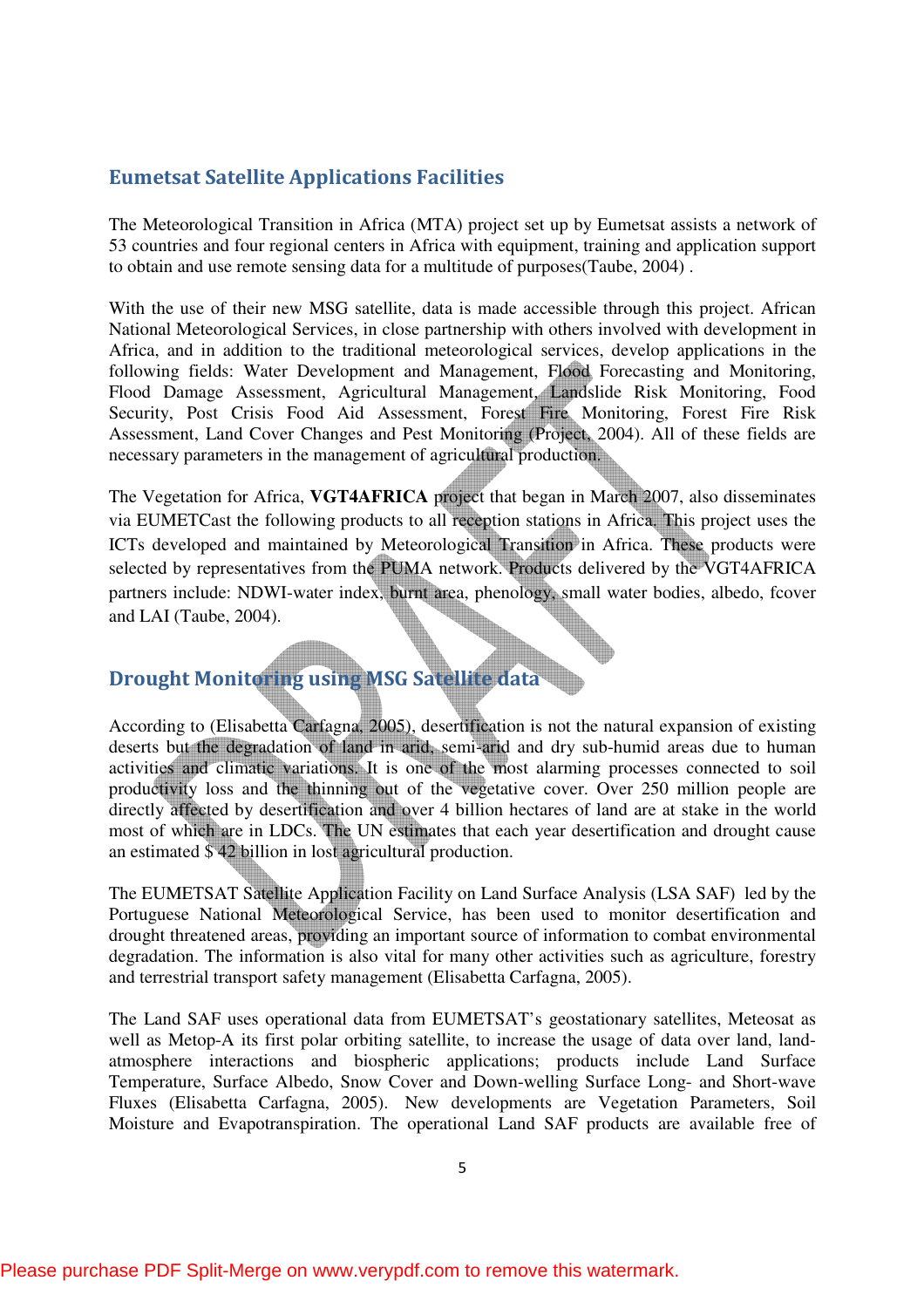charge in near real time via EUMETCast – EUMETSAT's Broadcast System for Environmental Data that is accessible to Africa.

# Stochastic Optimization Modeling of Agricultural Production in Africa

Some attempts have been made to develop models for agricultural production. (Kiniry, 2006), developed a general agricultural and ecosystem simulation models valuable for technology transfer that require a realistic, process-oriented plant model that can be easily applied to different crops, grasses, and woody species. (David A. Stainforth 2007), discussed in detail some issues in the interpretation of climate model ensembles to inform decisions. The model developed in this paper seeks to help decision making by obtaining an optimal situation to minimize unnecessary delays in agricultural production using stochastic modeling (Barry, 2003). Decisions made in agricultural production depend on a number of parameters including the stochastic weather conditions which also resolve a number of things among which are the planting and harvesting periods, besides whether or not a crop will successfully grow within a predetermined time period. Remote sensing will aid a farmer in such a way that the number of scenarios faced by a farmer in a given year is minimized. It will be possible for the farmer to have continuous uninterruptible year to year agricultural activities given that ICTs such as remote sensing technologies are used.

# Objective Function for the Model

<u>Alimn</u>

*Minimize the expected sum of inter-seasonal crop planting delays.* 

$$
Min \sum_{q \in \Theta} P\{q\} \times \left\{ \left[ \sum_{c \in \Phi} \sum_{t=Plantic}^{T+1} (t-Plantic) \times \left( X_{c,t}^q - X_{c,t-1}^q \right) \right] + \lambda \times \sum_{t=1}^T W_t^q \right\}
$$

**Constraint** 

$$
t \in \{Plante, ..., T + 1\}
$$
  
\n
$$
X_{c,t}^{q} - X_{c,t-1}^{q} \ge 0
$$
 for all  $c \in \Phi$   
\n
$$
\mathbf{q} \in \Theta
$$
  
\n
$$
W_{t-1}^{q} - W_{t}^{q} + \sum_{c \in \Phi} \left( X_{c,t}^{q} - X_{c,t-1}^{q} \right) \le M_{t}^{q} \text{ for all } \begin{aligned} t \in \{1, ..., T + 1\} \\ q \in \Theta \end{aligned}
$$

 $V_q^q = W_{T+1}^q = 0$  $W_0^q = W_T^q$ 

$$
X_{c,T+1}^q = 1
$$

#### **Notation definitions**

Let

 $\Phi = \{1, 2, \ldots, C\}$  be a set of crops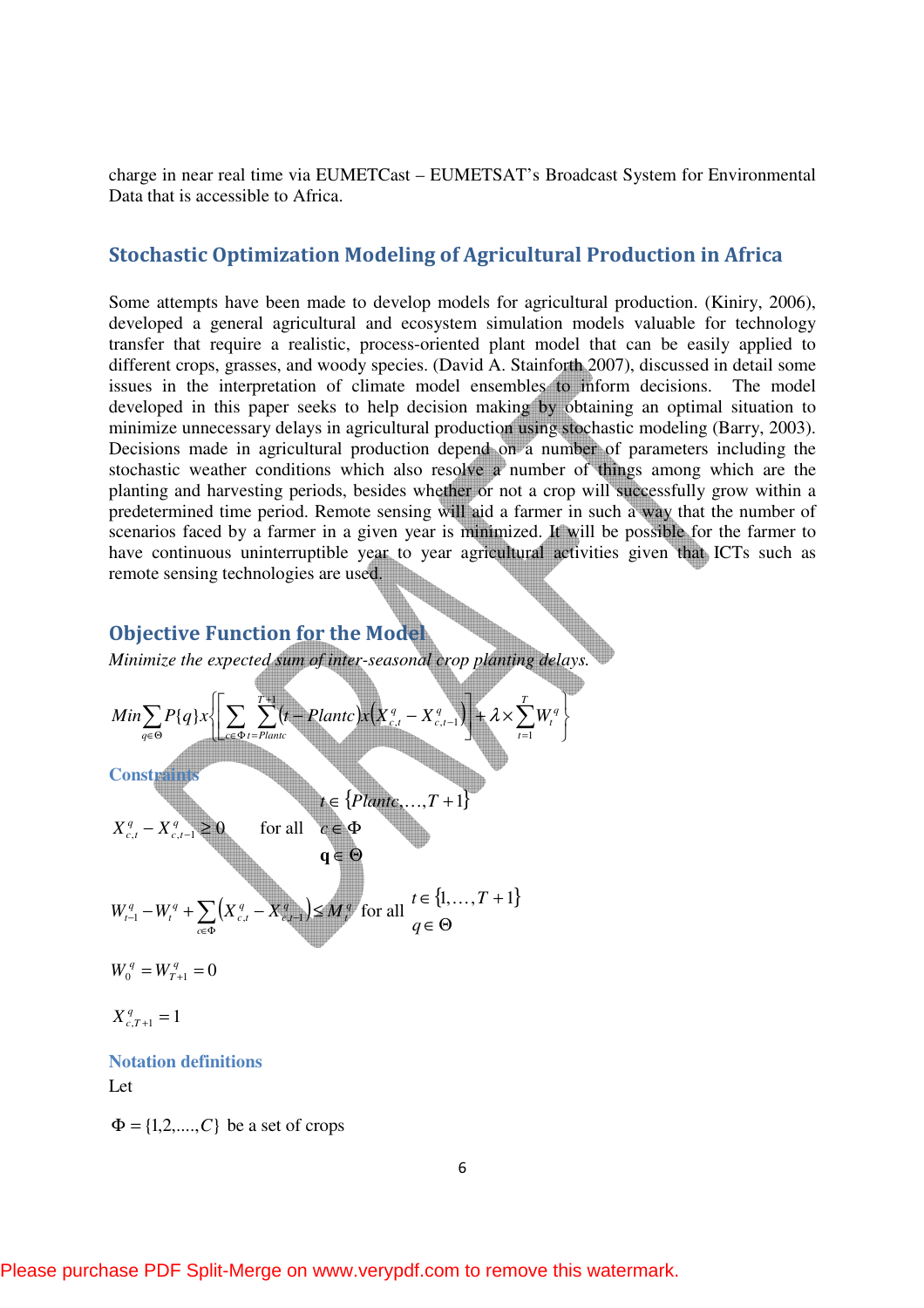$\Gamma = \{1, 2, \ldots, T + 1\}$  be a set of finite time periods, seasons

Given crop  $c \in \Phi$  then  $Plant_c \in \Gamma$  and  $Harvest_c \in \Gamma$ 

Let  $\lambda \geq 1$  where  $\lambda$  the unit cost is for dry season and rainy assumed for all crops

Let Θ be a set of capacity scenarios where *q*∈Θand

P{q} be the unconditional probability of occurrence of a scenario *q*∈Θ

*M*<sup>*q*</sup> be scenario-specific time varying capacity of the farm where  $t \in \Gamma$  and  $q \in \Theta$  which set upper bounds on the number of crops that can be grown during each time period

 $M_{T+1}^q$  is the farm capacity of the last time period

#### Model variables

M is the total number of branches of the scenario tree  $M \geq |\Theta|$ 

N<sub>i</sub> is the number of scenarios corresponding to the i<sup>th</sup> branch, where  $i \in \{1, 2, ..., M\}$ 

 ${S_1^i, S_2^i, ..., S_k^i, ..., S_{N_i}^i}$ *N i k i i*  $\Omega_i = \{S_1^i, S_2^i, ..., S_k^i, ..., S_{N_i}^i\}$  is a set of scenarios corresponding to branch i and  $S_k^i \in \Theta$ 

 $O_i$  is the start node time period of a branch

 $\mu$ <sub>i</sub> is end node time period of a scenario tree branch

### Decision

 $\overline{\mathfrak{l}}$ 

0 otherwise

╬  $\int$ = 1 if crop c is planned to be ready by end of time period t under scenario q  $X_c^q$ 

where

*c t*

∈ Θ *q*

∈ Φ *c*

 $t \in \{Plant_c, \ldots, T + 1\}$ 

#### **Auxiliary variables**

 $W_t^q$  is number of crops planned at the end of time period t under scenario q

#### **Assumptions**

- System field/farm is empty(no crops) at the beginning of the planning period
- All crops grow and are harvested by the end of period T+1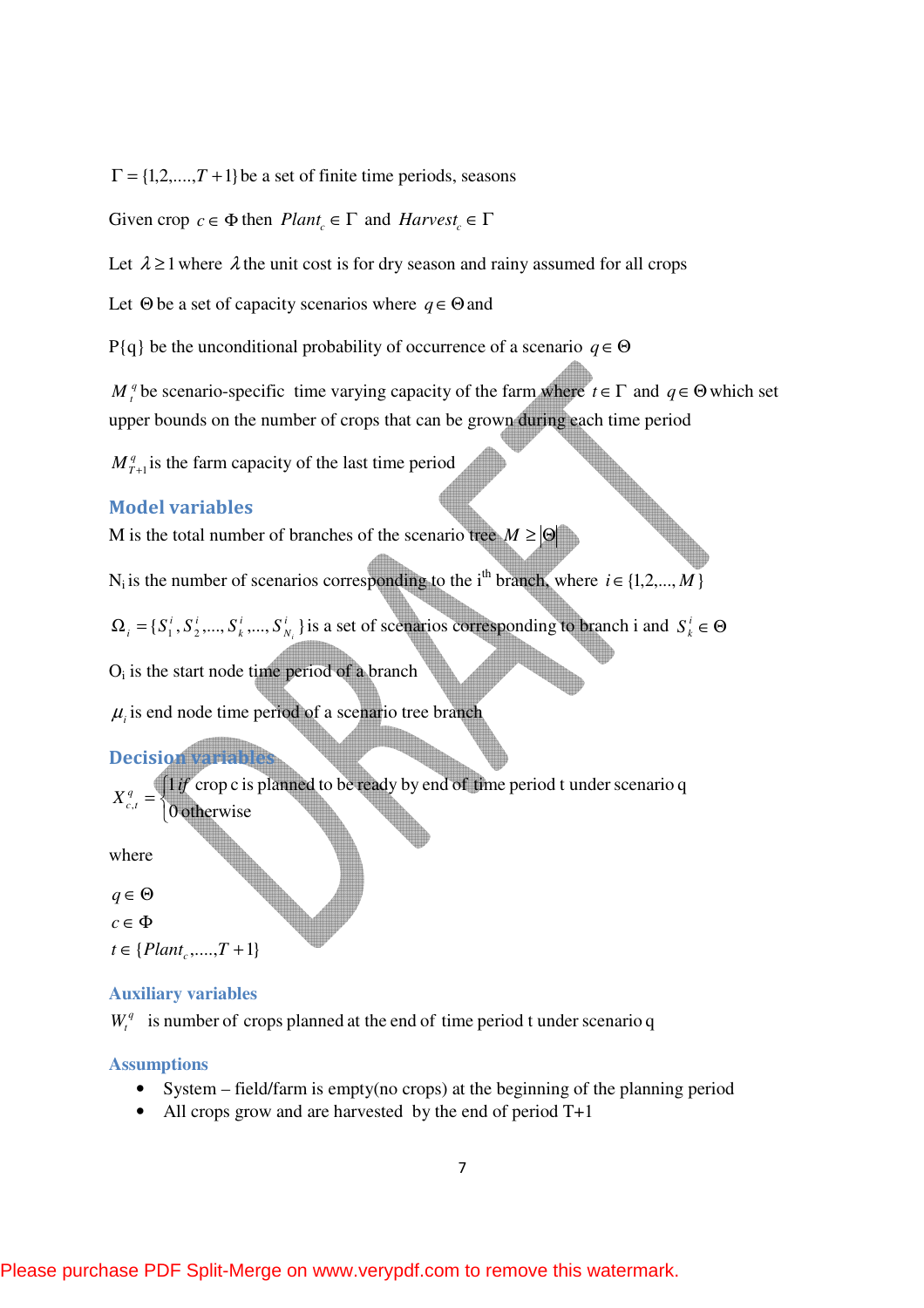### **Discussion**

Production delay of crops in Africa is a function of the time period amongst other parameters. Some time periods are more favored with the necessary optimal weather and resource facilitation than other time periods. Quite often the weather parameter is stochastic in nature and tends to vary in unpredictable way such that for the majority of peasant famers in Africa, a whole season or more may go without any agricultural production. These delays are actually a source of food insecurity and hunger in Africa as whole despite the vast amount of productive land. The question of how to minimize agricultural production delays for crops was the major concern of this paper. It was shown that the decision making mechanism for any farmer in Africa is cyclic and met by a number of decision points. These decision points lack the necessary data for most farmers and hence resulting into low food and agricultural production on the continent. With the availability of such models as one developed and presented in this paper and the remote sensing data from the meteosat second generation satellite, it is highly probable that the first millennium development goal of reducing hunger and poverty in Africa will be met with sufficient smiles.

### Conclusion and Recommendations

In order to maintain a constant and sustainable agricultural production, one requires perfect knowledge of a number of parameters necessary for agricultural production that may be possible with use of the available remote sensing technologies such Meteosat Second Generation satellite data. MDG 1 is to eradicate poverty and hunger with two targets thus; halve between 1990 and 2015 the proportion of people whose income is less than one dollar per day and halve between 1990 and 2015 the proportion of people who suffer from hunger. Achieving these targets requires a lot more efforts than what is currently exerted. Therefore, the need to use tools such as stochastic optimization models developed in this paper. Specifically, the paper observes that to minimize the cost of production while maintaining agricultural production throughout the year, λ, the cost ratio of production between dry and wet season should be kept as close to one as possible.